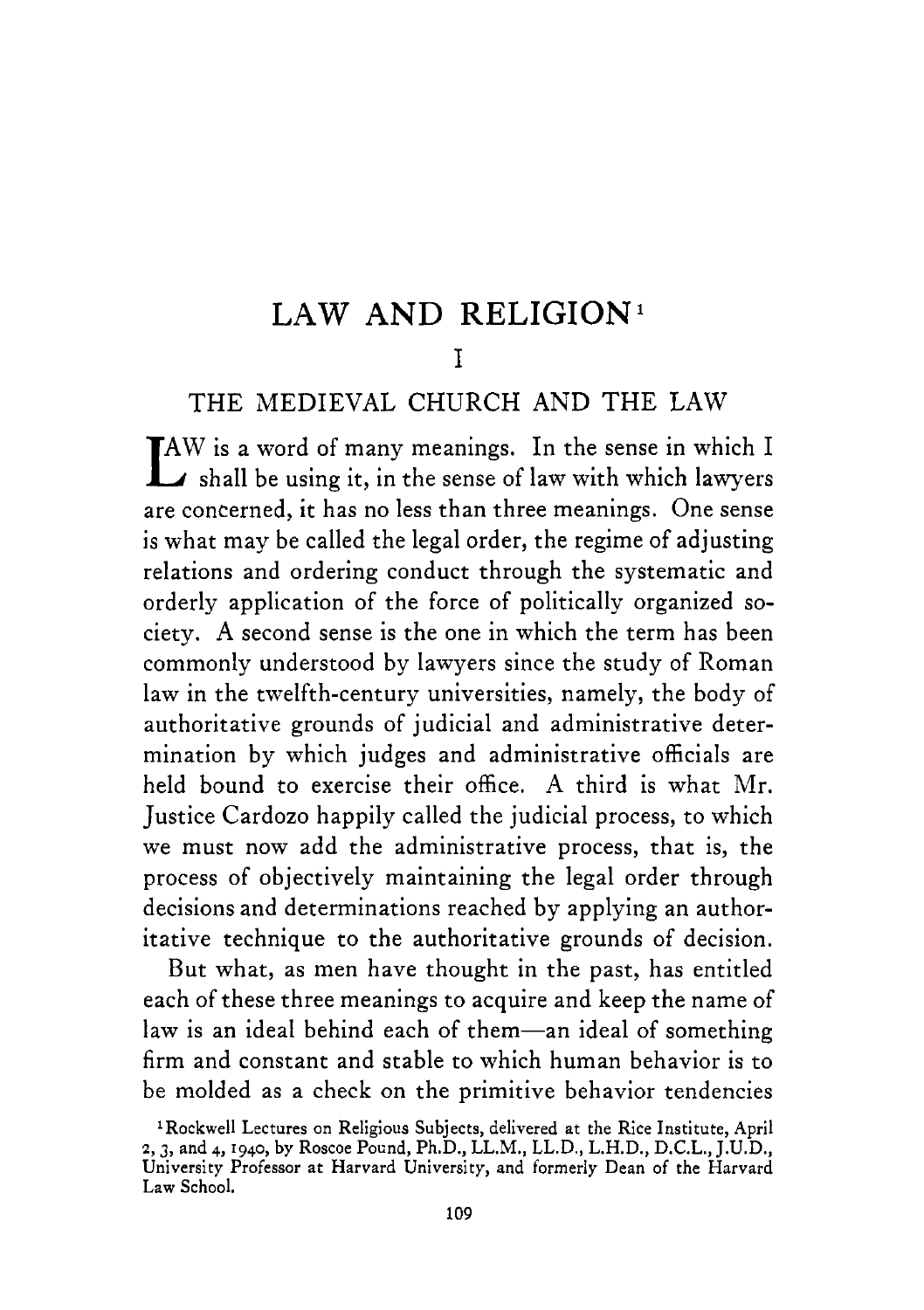that make for unbridled individual self-assertion; a picture of a reasoned adjustment to the human environment of the individual, making possible division of labor and so leaving men free for research and experiment and invention and all that underlies our economic order and mechanical development. Today this element, which I made prominent in defining each of the three meanings of law, is challenged by a group of self-styled advanced thinkers in all parts of the world, but especially active in America. They raise a question as to the legal order, asking, is it a systematic and orderly adjusting of relations by politically organized society or is it just an ordering by the force of such a society, the quality of which is irrelevant? And they answer their question by saying that it is a process of ordering society. When we think, as we used to, that this process may be carried on according to law or against law or without law, we are told that we are bringing in irrelevant and unscientific notions. In like manner, they raise a question as to the authoritative guides to determination. For centuries men have regarded them as reasoned expressions of an idea of justice. They ask whether we have anything more than arbitrarily made rules imposed by those who wield the force of politically organized society. In this way of thinking law is an aggregate of laws, and a law is **a**  threat of application of state force. Similarly as to the third meaning, they question whether it is an objective process of applying an authoritative technique and urge that it is no more than a process of determination on the basis of the personal class self-interest or temperament or prejudices of the magistrate.

One might suppose that the spectacle of the process of ordering society carried on in more than one part of the world today as something dependent on the will of one man might enable these self-styled advanced thinkers to compare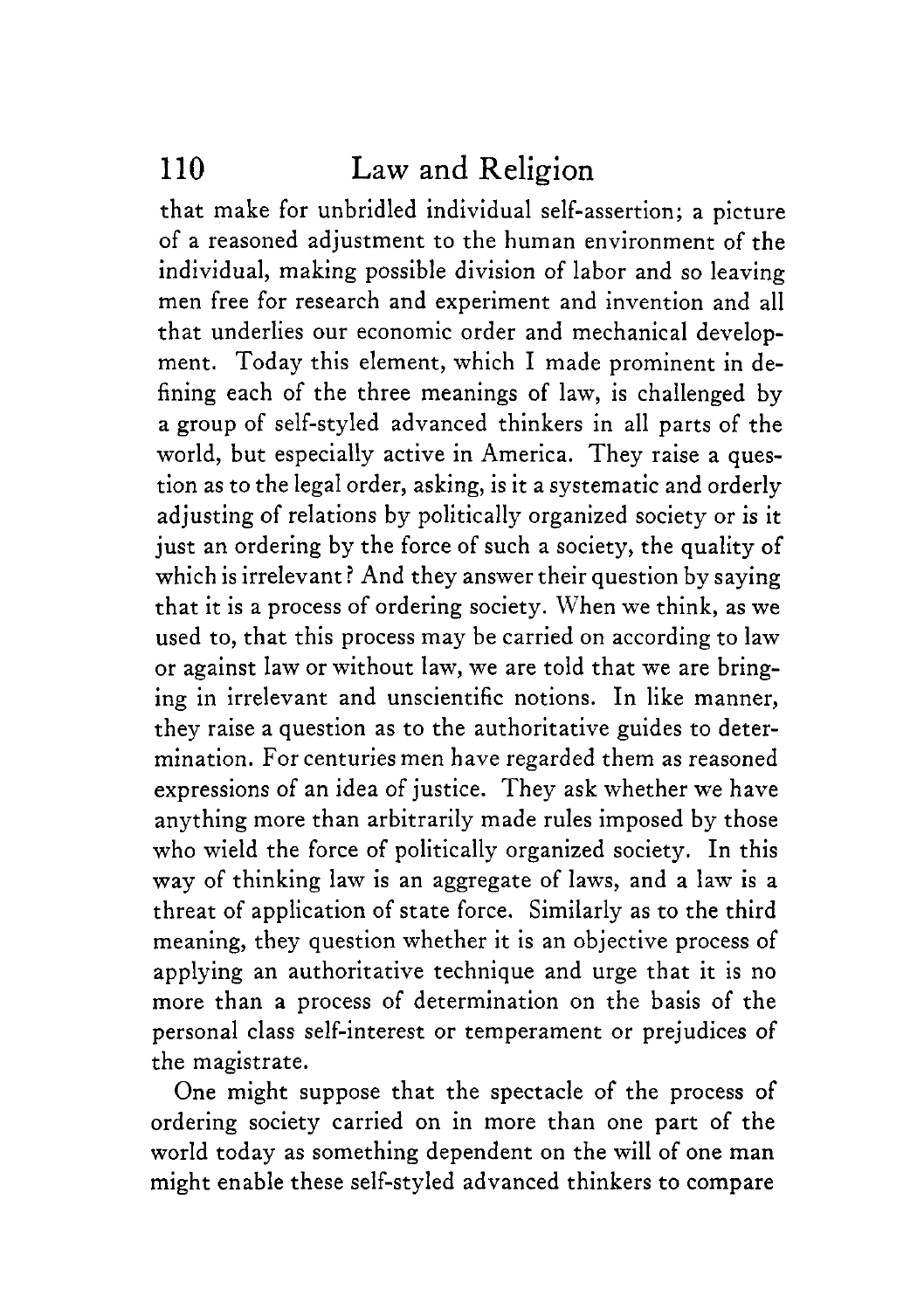it with the legal order, the body of guides to decision, and the judicial process in the English-speaking world and ask themselves whether perhaps their advanced thought may have been advancing backwards. At any rate, the questions which they ask are not at all new. They were raised by Greek philosophers as far back as the fifth century B.C. They argued, as we are doing today, whether men's relations with each other were adjusted, their disputes were determined, and their claims and desires were harmonized in action by arbitrary precepts, arbitrarily applied by those who wielded political power in the time and place, or rather by precepts of general application grounded on reason and justice. Democritus, a precursor of Epicurus and so of materialism, held that law was something made, in contrast with what exists by nature. It was a stock doctrine of the Sophists that the just was such only by convention and enactment. Antisthenes, the founder of the Cynics, laid down that all laws got their sole validity from enactment. There was no ideal behind a legal precept which it sought to express and declare. What men had taken to be behind it was a result of the existence of the precept by custom or enactment. Socrates, on the other hand, said that law was a discovery of the reality in relations-that is, of the ideally significant. It was found, not made. In one form or another, jurists have carried on this debate ever since.

In this country, under the influence of Marx's economic interpretation, the Sophists' way of thinking has been revived in a new form for the modern world, though one familiar to the Greeks. We are told that justice is no more than the will of the socially dominant class, dictated by its self-interest, imposed on those on whom it is able to impose its authority. The legal order is a regime of subjecting an economically subject class to the will of a socially and eco-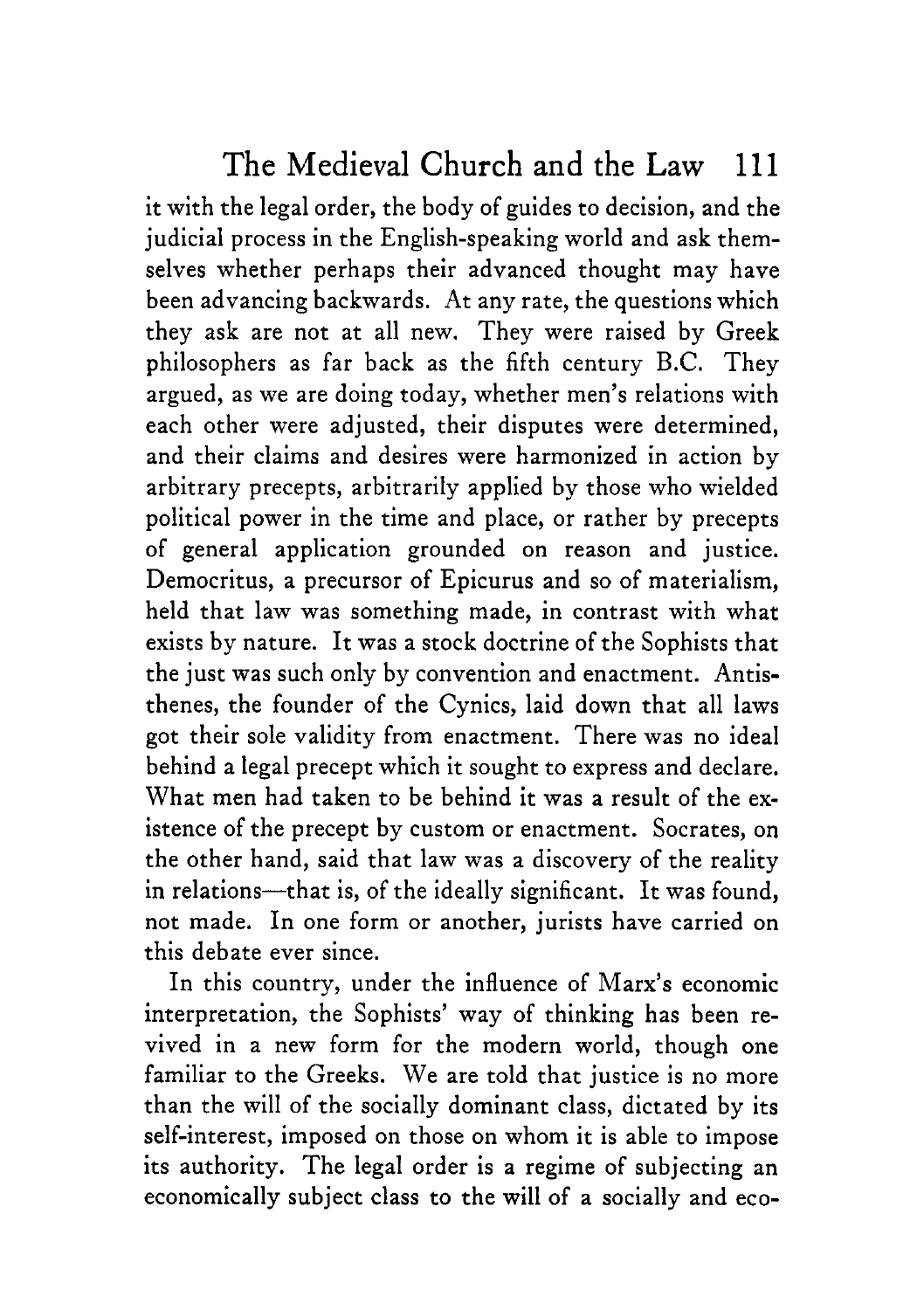nomically ruling class. Law in the second sense is a body of precepts formulating this will. The judicial process is a process of determining controversies so as to maintain the self-interest of the dominant class and nothing more. Hence, one of the leaders among American self-styled realists tells **us** that law is whatever is done officially. It is what judges and magistrates and administrative officials of every sort do about men's disputes and is law because they do it. One of the leaders among the realists in Europe tells us that it is not that there is a law of property because men seek to be secure in what they have discovered or made or amassed. They claim to be secure in those acquisitions because there is a law of property. It is not that there is law because men make just claims and just men seek to secure them in those claims. Men make claims and desire them secured because the law teaches them to do so. The idea of right or a right is wholly rejected. There are only "situations in which, on account of certain rules maintained by force, certain acts give rise to certain effects." As the official exponent of Marx, lately adviser to the Soviet government, put it, in the ideal society there will be no law, or rather but one rule of law, namely, that there are no laws but only administrative ordinances and orders. Thus the process which our American advanced thinkers call law, the Russian advanced thinker of yesterday had advanced to see as a doing away with law.

Judges and administrative officials are likely to do what they think they are doing. No one does better than he tries to do. Whether we think of **a** systematic and predictable social control or only of a regime of ordering society by force; whether we think of authoritative formulations of what is believed to be right and just, or only of threats of applying state force; whether we think of objective application of a technique of decision, or only of the behavior of a particular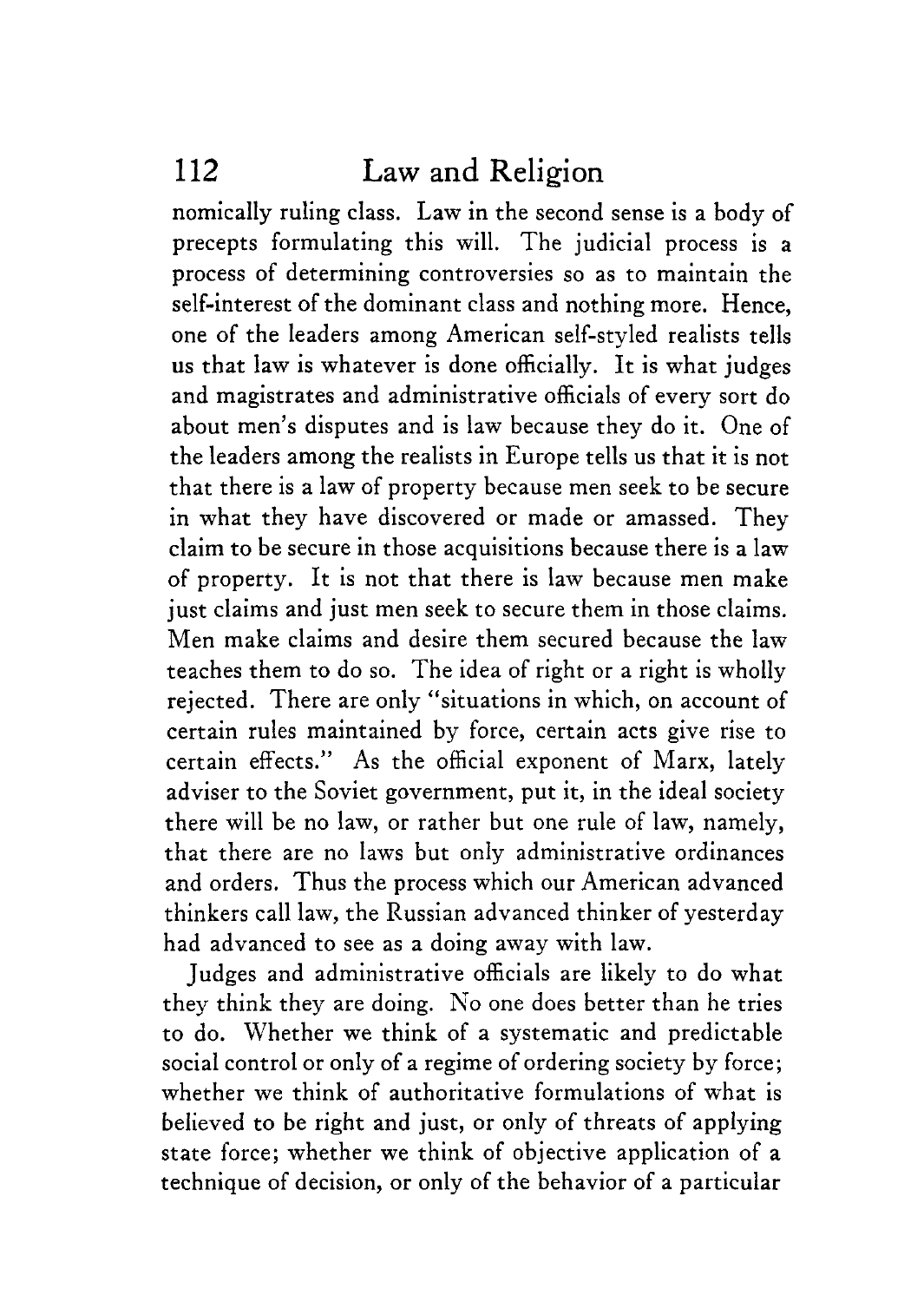judge or official determined only by his individual psychology and environment-this, as the English-speaking world has thought since the seventeenth century, determines whether we live under law or under men. From the Middle Ages the Englishman has rejected a social control depending on the personality of an individual and has stood for one made to the pattern of a constant and regular order of nature, operating on principles, and a moral order equally constant and regular and rational, made to a pattern of an Eternal not ourselves who makes for righteousness.

It is of the relation of religion to law so conceived that I am to speak to you. If law is something different, if it is no more than what officials do because they have the power to do it and so do it, we must be looking to Marxian political economics and Freudian psychology rather than to religion.

Two great systems of law have ruled since the later Middle Ages, the civil law or modern Roman law, and the common law or legal system of England and by derivation of the English-speaking lands. In each of these there is a conspicuous debt to religion in their formative eras in the Middle Ages. In the common law there is another conspicuous debt in the era of the Puritan Revolution, the era when the supremacy of the law was firmly established, the era in which the fundamental doctrines of what became American public law were fixed in the struggle between the common-law courts and the crown.

Tonight I speak of the medieval church and the law.

Four leading ideas which guided the development of the two legal systems of the modern world took form and impressed themselves upon those systems under the influence of the church. They may be called the idea of universality, the idea of authority, the idea of good faith, and the idea of law behind and above laws.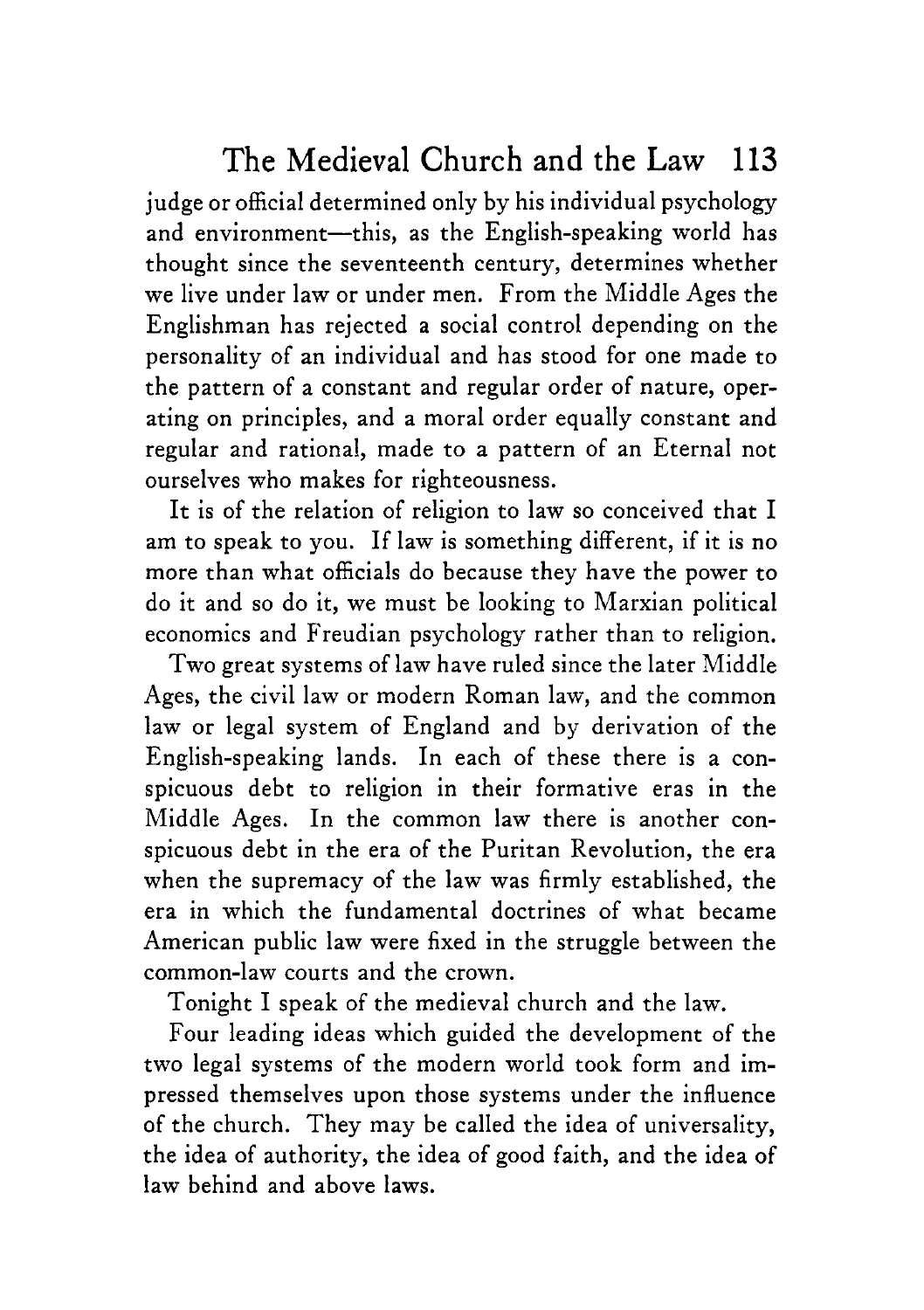From the twelfth century, when the study of Justinian's law books in the Italian universities began the tradition of the modern Roman law and when the first treatise on English law was written, down to the rise of nationalism after the Reformation, the church stood steadfastly for the idea of a universal law governing all Christendom. Indeed, the idea of universality pervaded every medieval institution and activity. Men believed in a universal church and the universities taught a doctrine of a universal empire, each embracing all Christian lands and taking in all Christian people. There was a universal language for all official action. There was universal scholarship, promoted by universities to which students came from every land. There were universal ethical precepts and ethical customs of chivalry, and we are told how knights came from many countries to take part in tournaments and passed freely from land to land, thought of as Christians rather than as subjects of any particular sovereign. The knight, the scholar, and the merchant were, if we put the matter in the secular political mode of speech of today, citizens of Christendom. In the sixteenth century the division of Christendom into sects, the rise of strong central governments and growth of nationalism, and the rise of individualism upon the breakdown of the relationally organized medieval society, led to a decay of universal thought and universal institutions, But the idea had intrinsic vigor. It survived the era of nationalism and individualism, and notwithstanding the recrudescence of nationalism in the last twenty-five years, the idea of universality has been gaining in strength in an economically unified world in which men are coming once more to think of relations and associations. It is reestablishing itself as we come to value community interests as well as individual personality interests and to weigh both in terms of a universal idea of civilization. We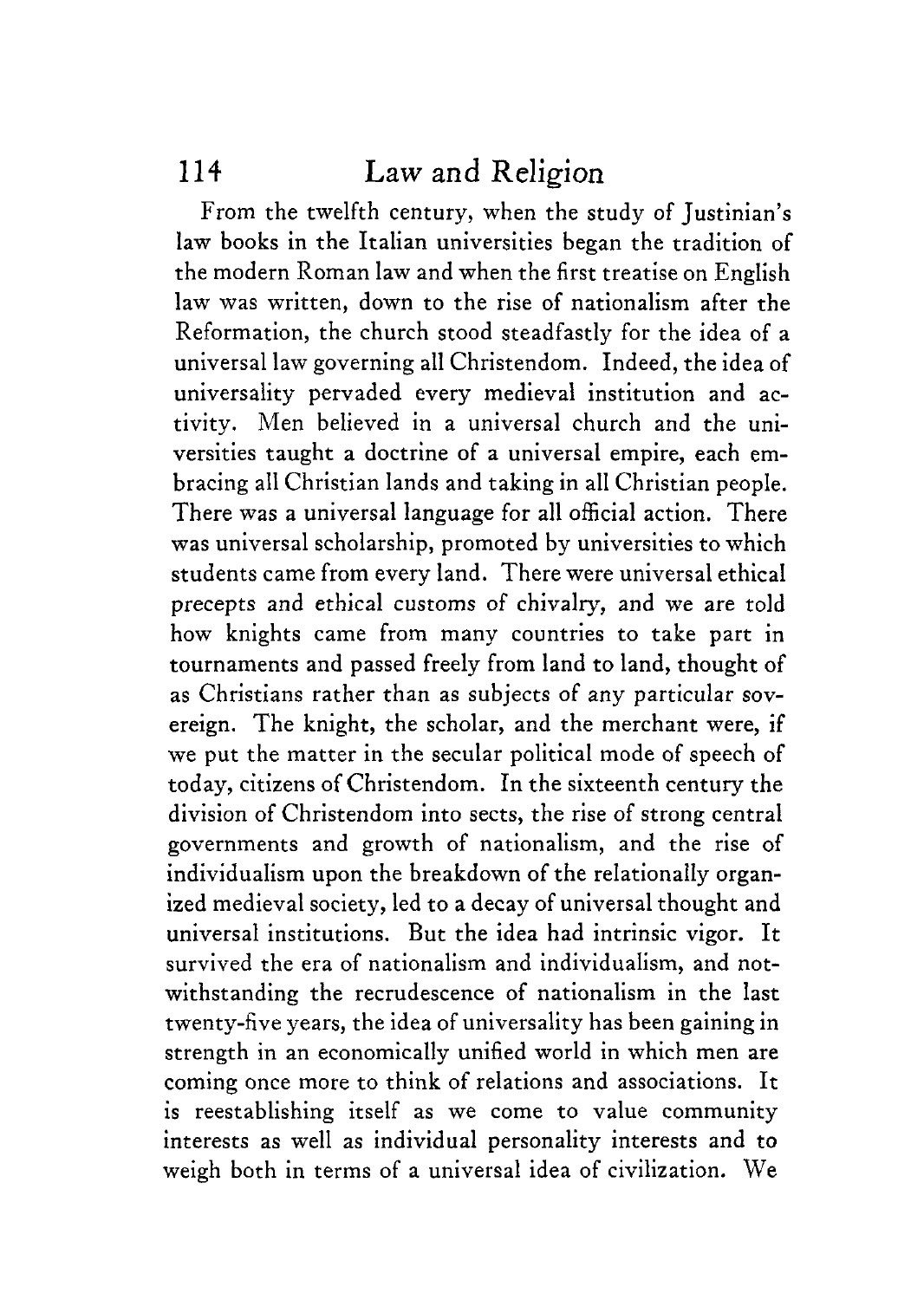turn to it as we seek to achieve human purposes through cooperation instead of solely through competitive self-assertion. The idea of universality is the antidote to extravagant nationalism, as it was to the extravagant localism of the earlier Middle Ages.

In medieval politics and law there was a fundamental distinction between the spiritual jurisdiction of the church, that is, of religiously organized Christendom, and the temporal jurisdiction of the state, that is, of a particular politically organized society. Each had its own province in which it was paramount. **A** higher fundamental law kept each to its own domain. Hence when before the Reformation Parliament sought to make the King an ecclesiastical person, the English Court of Common Pleas in **1506** refused to give effect to the statute. When Parliament, supreme in matters temporal, sought to act in matters spiritual, its acts were of no force-as the older cases put it, they were "impertinent to be observed."

After the Reformation, with the separation of church and state, the idea of a spiritual jurisdiction over everyday affairs gave way and politically organized society became the paramount agency of social control. But the underlying idea of fundamental limitations upon political action survived and had important consequences in the New World.

How the idea of a universal law of a universal church affected the law of politically organized society and gave a stamp to doctrines and institutions which has endured ever since, is best illustrated by the law of marriage.

In the Christian polity marriage was a matter for the church, not for the state. In the twelfth century the church made good its claim that marriage was in the cognizance of the church courts, not of the lay courts. But the church had not been required to have a legal theory of marriage. When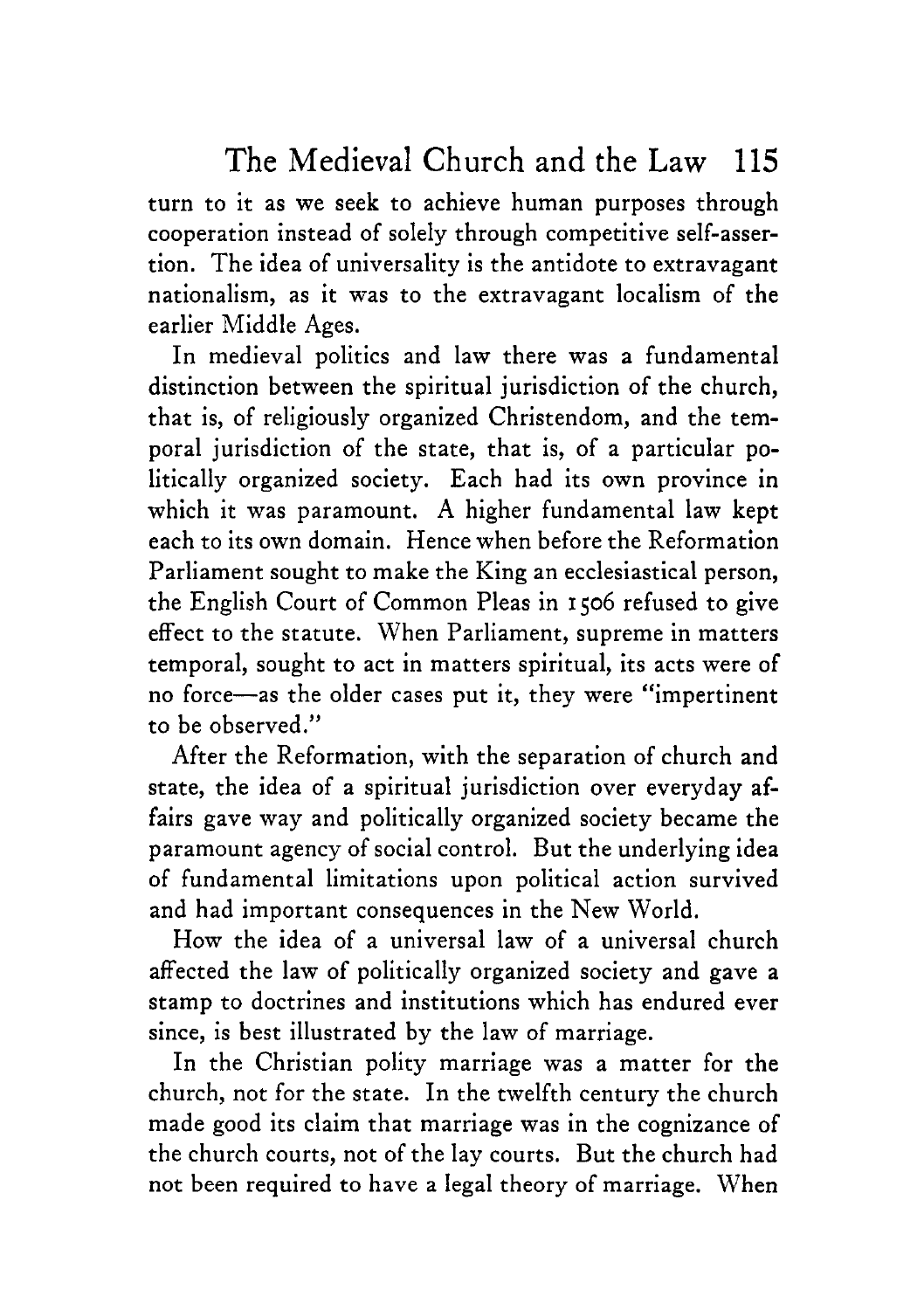one was called for in the general development of law in and after the twelfth century, obviously it had to be cosmopolitan and universal. Accordingly, the academic teachers of church law adopted from the Roman law, regarded as a universal system for Christendom, the idea that no form was required and that the substance of a marriage was present consentconsent "by words of the present"--to be husband and wife. Upon consummation by living together as such the marriage was complete. To this simple universal doctrine, adapted to all Christendom, the Roman Catholic church after the Reformation added a requirement of the presence of a priest, while Protestant countries, and after the French Revolution, Latin countries, added alternatives or requirements of civil marriage before a magistrate. These additions and changes took place in the era of nationalism and so differ widely in different countries and jurisdictions. But the universal doctrine of the twelfth century law of the church has maintained itself everywhere as the basis of the law on this subject.

At the same time the canonists, or lawyers of the church, working on the same simple universal lines upon the texts of Scripture, and a few texts of the fathers of the church, developed another doctrine which has likewise endured, namely, the modern idea of marriage as a status, that is, as a condition which cannot be terminated by the act of the parties but only by nature or by the law.

Status means a condition or position before the law of which one cannot divest himself by his own act. Only the operation of time or of nature or the act of the law or of some other person can bring it to an end. For example, the minor must come of age, the alien must be made a citizen by law, the slave must be set free by his master. In the maturity of Roman law marriage did not create such a status. The relation might be terminated by mutual consent or by repudia-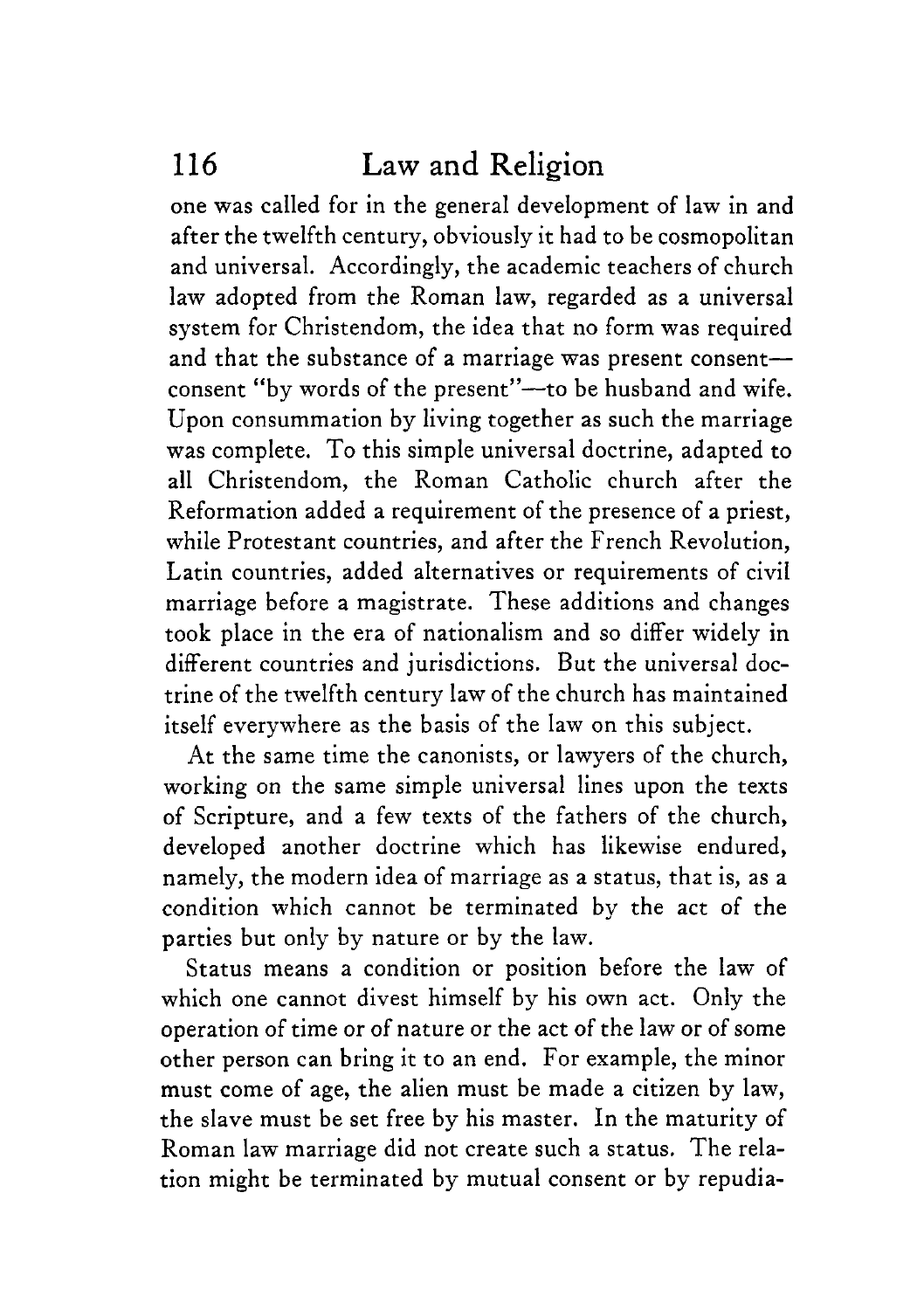tion of it by either party. The modern law throughout the Christian world is very different. It is based on the law of the church and followed from the theory of the canonists as to the indissolubility of a consummated marriage. After the Reformation, Protestant countries began to allow divorce. But the doctrine had become established that marriage created a status which could only be terminated by nature or by the law. Hence the modern world (except present-day Russia) has not gone back to the free marriage of the maturity of Roman law. The universal conception of the church law has endured, although the local divorce laws of today show every conceivable variation of procedure and of substantive grounds. The contrast suffices to indicate something of the part which the ideal of a universal law of a universal church has played in shaping the law of today. The resulting legal theory of marriage seems to be as stable and enduring as that of divorce is unstable and unsatisfactory.

Again, the ideal of universality, the ideal of law developed in the universities with theological premises and the doctrine of the church behind it, led to an academic teaching of one law which enabled the law in each locality to develop rapidly and yet assuredly by availing itself of the best of juristic activity everywhere. The juristic thought of any part of Christendom was available in every other part. Students from every land went to the great universities of the time and came back with a fund of ideas of justice according to law transcending the local customs and institutions of the feudal jurisdictions of the time. How this operated to create law instead of multiplying laws is brought out in the subject of what we call conflict of laws. When each feudal jurisdiction had its own peculiar local customary law and each Italian city-state its own local statutes, with the growth of commerce and business enterprise questions arose contin-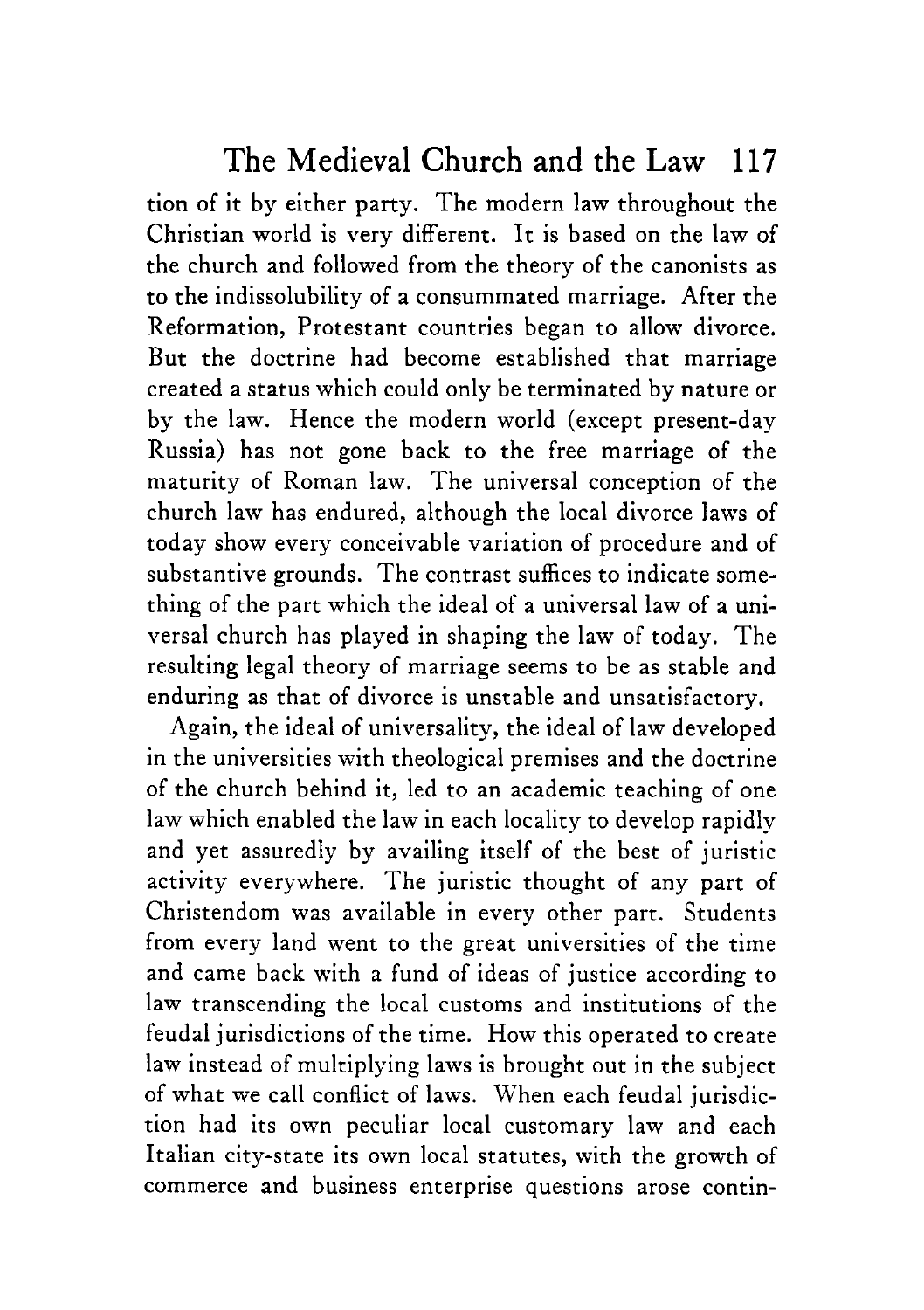ually as to what law governed a particular transaction or situation as between the different local customs or local statutes where some of the parties lived or some part of the transaction took place or something was to be performed, Clearly a workable solution had to be on universal lines, It had to be one which would be accepted in all the jurisdictions concerned. The universal idea was therefore exceptionally well fitted to be the background of a solution. The medieval academic jurists drew a theory so well on simple lines generally acceptable, that the law throughout Christendom has kept to those lines ever since. That the conflict of laws, continually more in evidence in an era of nationalism and aggravated by the idea of law as whatever is done officially in the particular time and place-that this conflict of laws is not a conflict of law is due chiefly to the universal ideal taught to medieval lawyers by the church. The universal principles of Christian conduct, backed by the authority of the local political organization, was the idea which made possible the two great systems of law by which civilization is maintained and furthered in the world today.

**A** universal law of marriage and a universal doctrine as to the conflict of laws are by no means all that the Christian idea of universality did for modern law. In the Middle Ages the sea law and the law merchant were thought of as bodies of universal law like the Roman law and the canon law. The church insisted on good faith in transactions and furthered movements for uniformity in customs of trade and commerce. It came to be assumed as a matter of course that commercial law must be as universal as commerce. In spite of the rise of nationalism and resulting cult of local laws, admiralty and the law merchant have kept much of the universality which was impressed upon them through the medieval universities in which the law of the church and the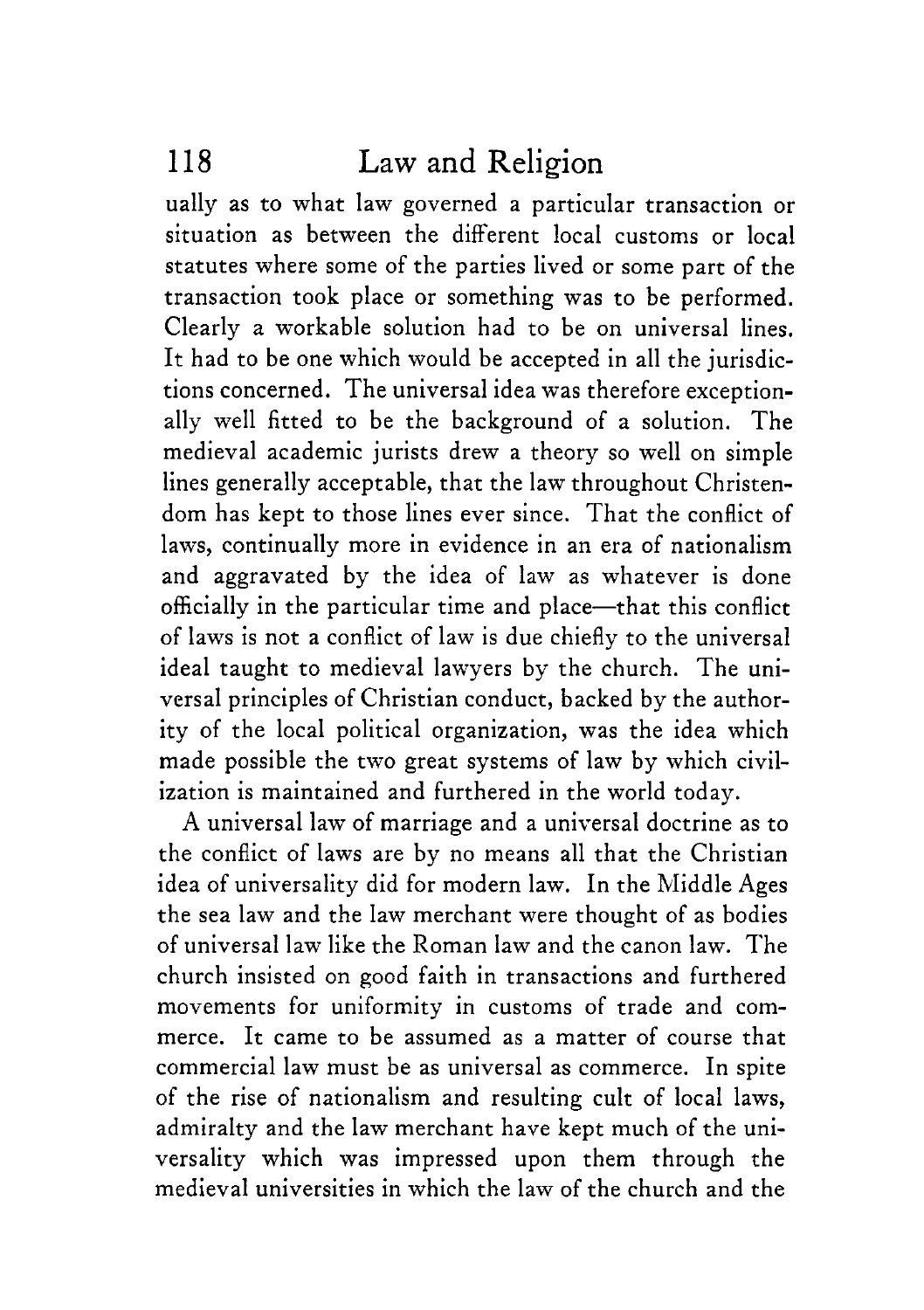lay law were taught side by side on a common background of Christian theology.

**A** second idea which the law of the modern world owes to the church is the idea of reasoned development and application of authority. In the chaos and anarchy of the earlier Middle Ages the church alone made for stability and security. In the Anglo-Saxon laws the King does not command his people as subjects. He exhorts them as Christians to keep the peace, While the Roman empire was still developing in strength the church was a growing force for social control. As the empire decayed, the church more and more took over the work of its legal order in adjusting human relations and guiding human conduct. When the Roman empire in the west fell and no general political organization of society took its place, the church remained more and more carrying on the fundamental task of civilized society, the orderly securing of competing interests and claims and demands of individuals so as to satisfy them as far as may be with a minimum of friction and waste.

Christians had been taught not to go to law with each other and so avoided the courts of the state and went instead to the overseer or bishop of the local flock. Gradually they developed what became a system of law depending for its enforcement upon excommunication. By *500* A.D., a generation before the codification of Roman law by Justinian in the east, there was a book collecting the canons or precepts of church law promulgated by the councils of the church. There was another such collection in the seventh century and another containing much apocryphal material in the ninth. We must remember that local feudal tribunals were administering a local customary law. Roman law was known only in abridgments of abridgments. There were no effective organs of legislation for politically organized society. At the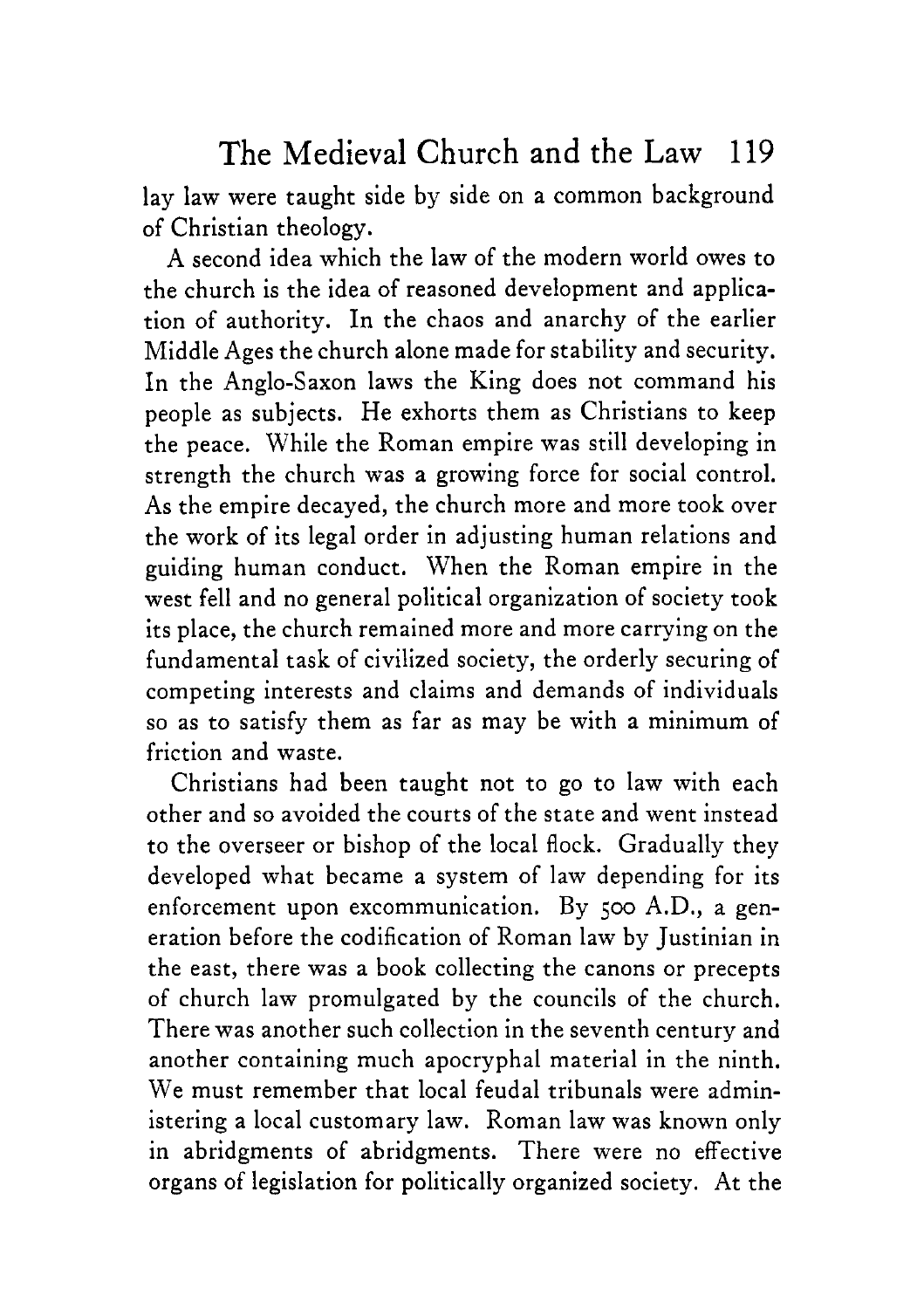end of the ninth century Alfred, compiling the customs of his kingdom, told his people that he "durst not set down much" of his own. The time of conscious constructive lawmaking by lay lawmakers was far in the future.

Thus it was the church that made for universality and so for the uniformity and predictability in adjusting relations and ordering conduct demanded by the economic order in a civilized society. It made for these things by enjoining and enforcing courses of conduct called for by Christian morality. **As** the social order grew in complexity and questions of detail as to relations and items of conduct multiplied, there began to be manuals of church law. These are known as far back as the tenth century. In the twelfth century Gratian compiled the canons and other materials in what became the foundation of the body of the canon law. It was studied and commented on in the universities and was followed by collections of the decisions and legislation of the later Popes and so grew into an elaborate body of law, not complete until the beginning of the fourteenth century. We need to remember that the canon law was mature as a modern system on many points of the law governing the relations of man with man long before the modern Roman law and very much longer before the English common law had reached a like development.

For a thousand years from the breakdown of the Roman empire in the west to the Reformation, men valued their relation to the spiritual. For nearly four hundred years after the Reformation they valued liberty, giving it a spiritual value. Law was to secure liberty. Constitutions were to be guarantees of liberties, not merely frames of government. **A** new idea, to compete with the idea of liberty, begins with Marx, about the middle of the nineteenth century, when he interpreted history as the record of the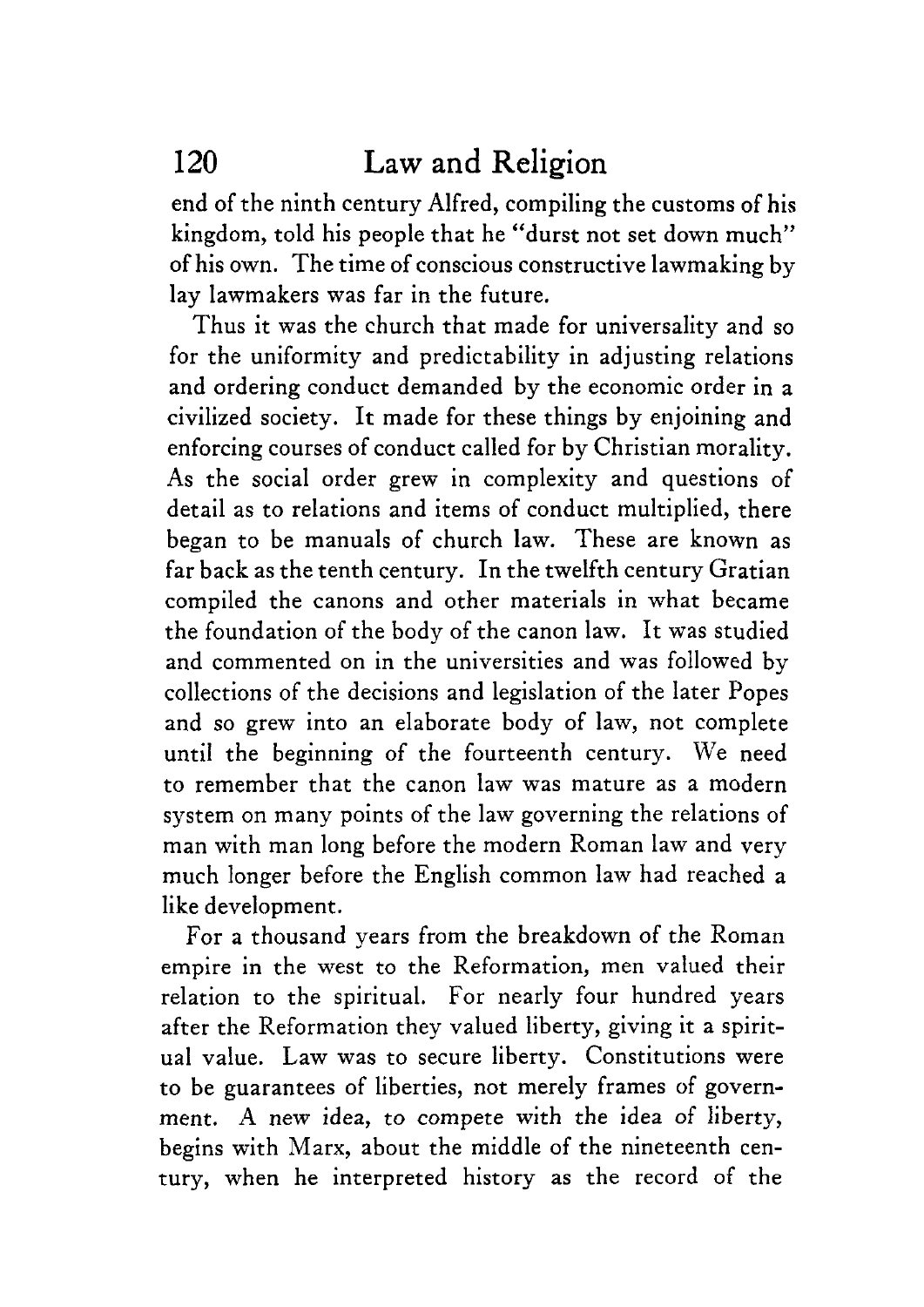progressive unfolding or realizing of the idea of a maximum satisfaction of material human wants. The relation of man to the spiritual has no place in this conception of life. Likewise liberty, which interferes with a maximum efficiency of satisfying material wants, can find no place. Hence fashions of thought of today, deriving directly or indirectly from Marx, are scornful of the ideas which had given continuity to social and legal development from the time when order began to arise from the wreck of the empire in the west. But behind those ideas, if we look at them from an earthly standpoint only, is the idea of civilization, the idea of raising human powers to their highest possible unfolding, the idea of the maximum of human control over external nature and over internal nature, which has enabled mankind to inherit the earth and to maintain and increase that inheritance.

Control over external nature, which has made such strides in the immediate past and of which we make so much today, rests upon the control over internal nature which has made it possible for men to set themselves to the task of harnessing physical forces to their use. Behind this control over human nature is social control, and for ages that has been chiefly control through law. What then is behind law? Men began to think about such things again in the twelfth century, after philosophy had been long in abeyance. In the beginnings of law in the modern world the church taught, and lawyers learned from the church and have since assumed, that what lay behind law in all of its senses was authority. Law must rest on some ultimate unchallengeable authority above the reach of the arbitrary will or caprice of any man or set of men.

In the Middle Ages there were taken to be three bases of authority: the Bible and the writings of the fathers of the church, the legislation of Justinian, the Christian lawgiver, and Aristotle, or at least the logical philosophical method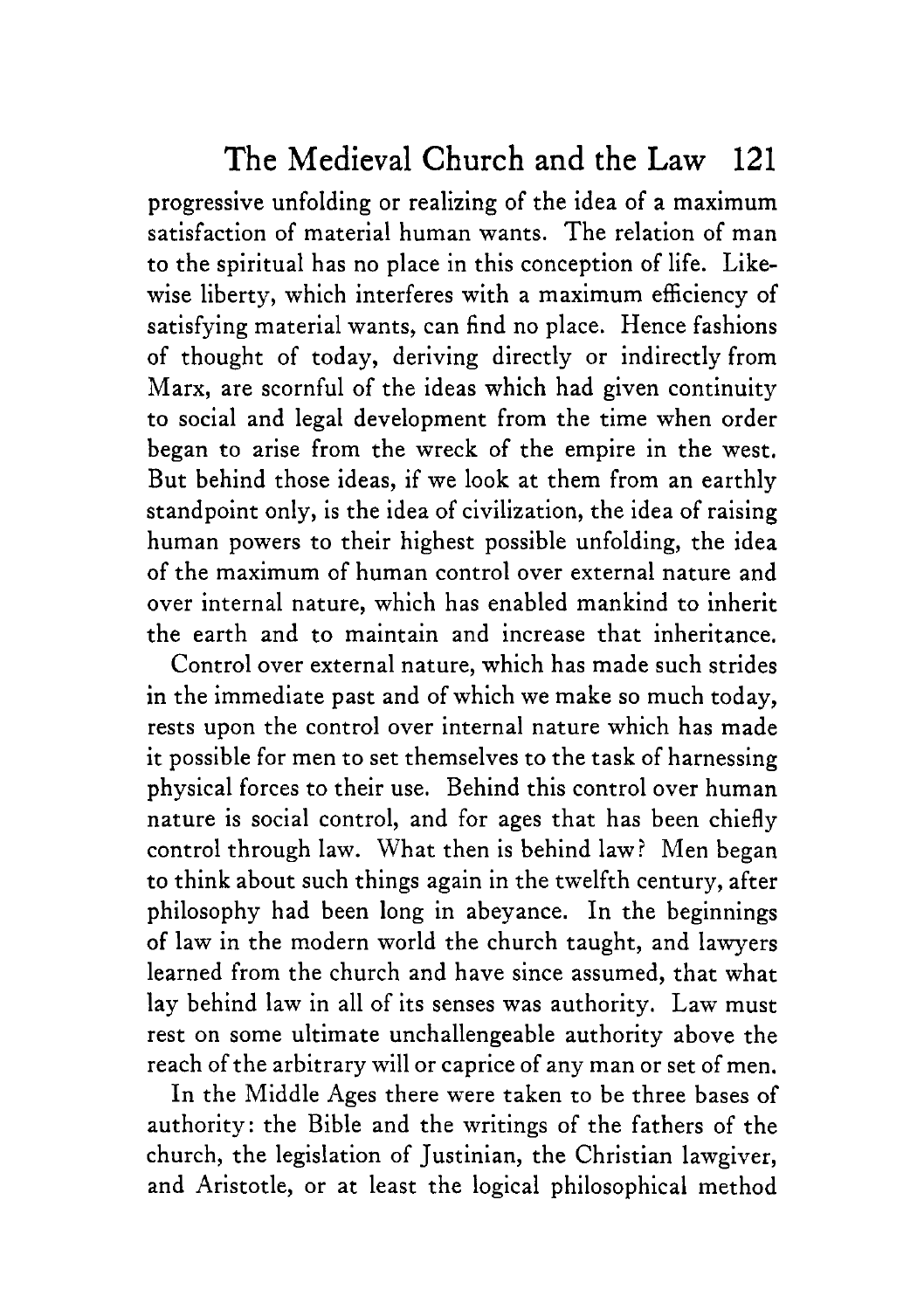derived from him. These were to be interpreted and applied but not questioned. For the universal canon law the Bible was the ultimate authority. For the universal civil law Justinian provided the authoritative materials. For both Aristotle provided the authoritative technique of interpreting and applying them. The scholastic philosophy, the philosophy of the medieval church, gave to both the canon law and the civil law organization, and definition to the ideal of authority, and thus enabled jurists to go forward with confidence in the development of the received legal materials.

Following a period of anarchy and disunion and violence, men sought order and organization and peace. They sought a philosophy which would bolster up authority and put in rational form the need of imposing a legal yoke upon individuals and of keeping down anti-social activities. Scholastic philosophy, with its reliance on dialectical development of authoritatively given premises, its faith in formal logic, and its central problem of putting reason as a foundation under authority, responded well to these demands. It was the theological philosophy of the church which enabled the commentators of the fourteenth and fifteenth centuries to put the Roman law of Justinian in a form to be received and administered in the Europe of seven centuries later. It was in the form acquired during this period, and chiefly in the form of the commentaries of Bartolus, that Roman law spread over Europe from the fourteenth to the sixteenth century. The commentators used the ideal of authority to make law out of the only materials at hand which could claim some universal validity. Thus the ideas of universality and of authority were behind the establishing of what is now the legal system of more than **half** of the world.

But there was other work for the idea of authority to do, and it achieved the task through the theologian philosophers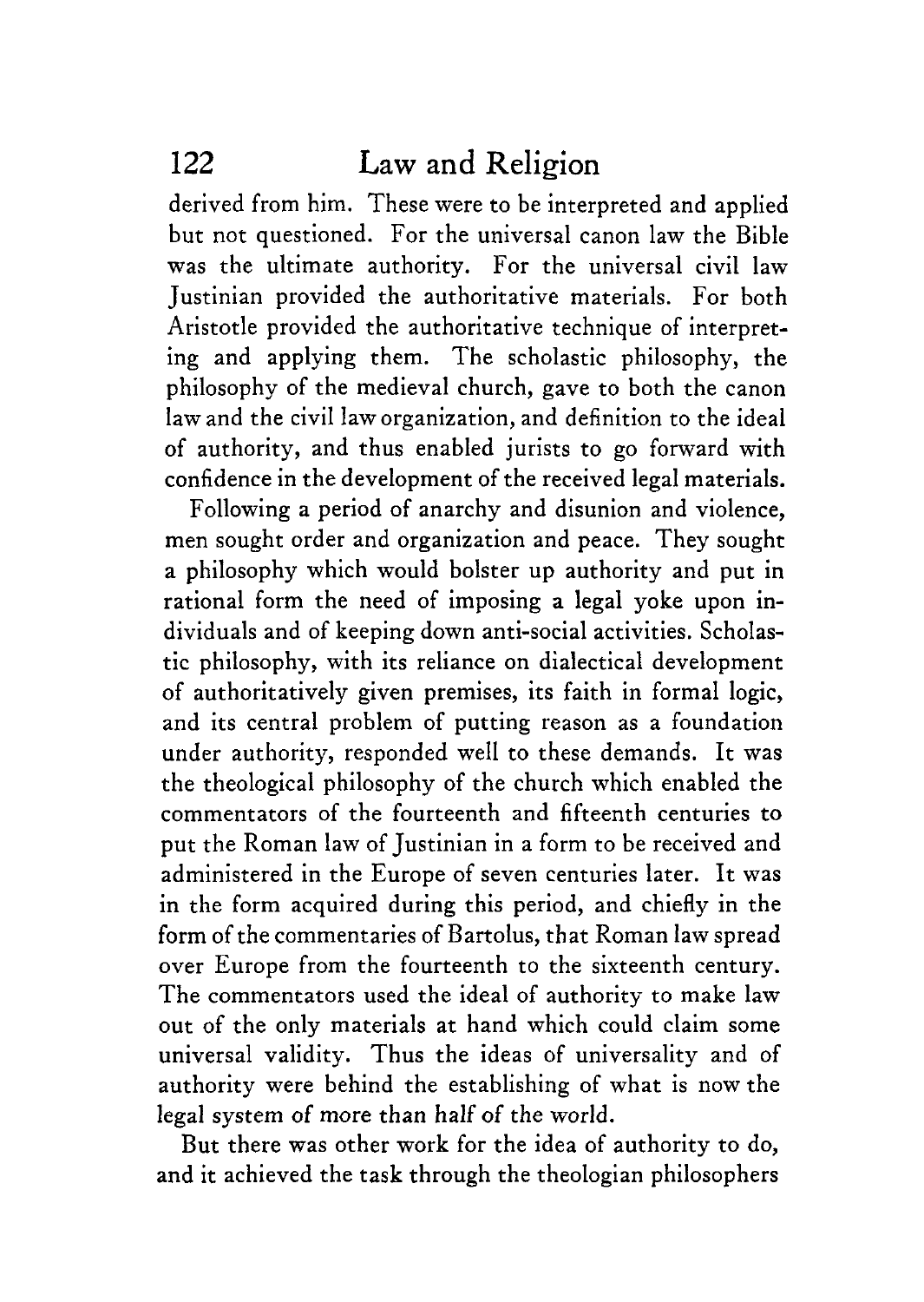of the later Middle Ages. Reason was appealed to in order to sustain authority. The thirteenth and fourteenth-century philosophers of the church had to demonstrate the basis of authority of man-made laws, and the basis, as men then thought, had to be one of unchallengeable authority. They had to reconcile, if they could, the ideal of the King or the state ruling by and under the law with the ideal of a universal law of the universal empire enacted by a Christian Roman emperor. The philosophers' solution of the apparent contradiction between the ideal of law as the ascertained and declared justice and truth of the Creator, and the ideal of law as the enactment of a Roman emperor was a theory of eternal law, the reason of the divine wisdom governing the universe, and of a natural law, proceeding ultimately from God, but immediately from human reason and governing the actions of men only. The positive law, the enacted law promulgated by sovereigns, was a mere recognition and declaration of the natural law which was above all human authority. When, however, we have positive law so established, we have something authoritative, something which we can postulate as of final authority, the content of which we can develop analytically and by logical unfolding. The method of postulating an authoritative text and interpreting it, as the medieval lawyers worked it out as a received ideal on the analogy of authoritative interpretation of the Bible, has endured as part of the legal equipment of the modern world. The Middle Ages left as a permanent contribution to the science of law the method of insuring certainty and stability by logical development of the content of authoritatively established precepts. We owe this method, the oldest, most generally used, and most effective instrument in the lawyer's tool box to the jurist theologians, and theologian philosophers of the church, working side by side with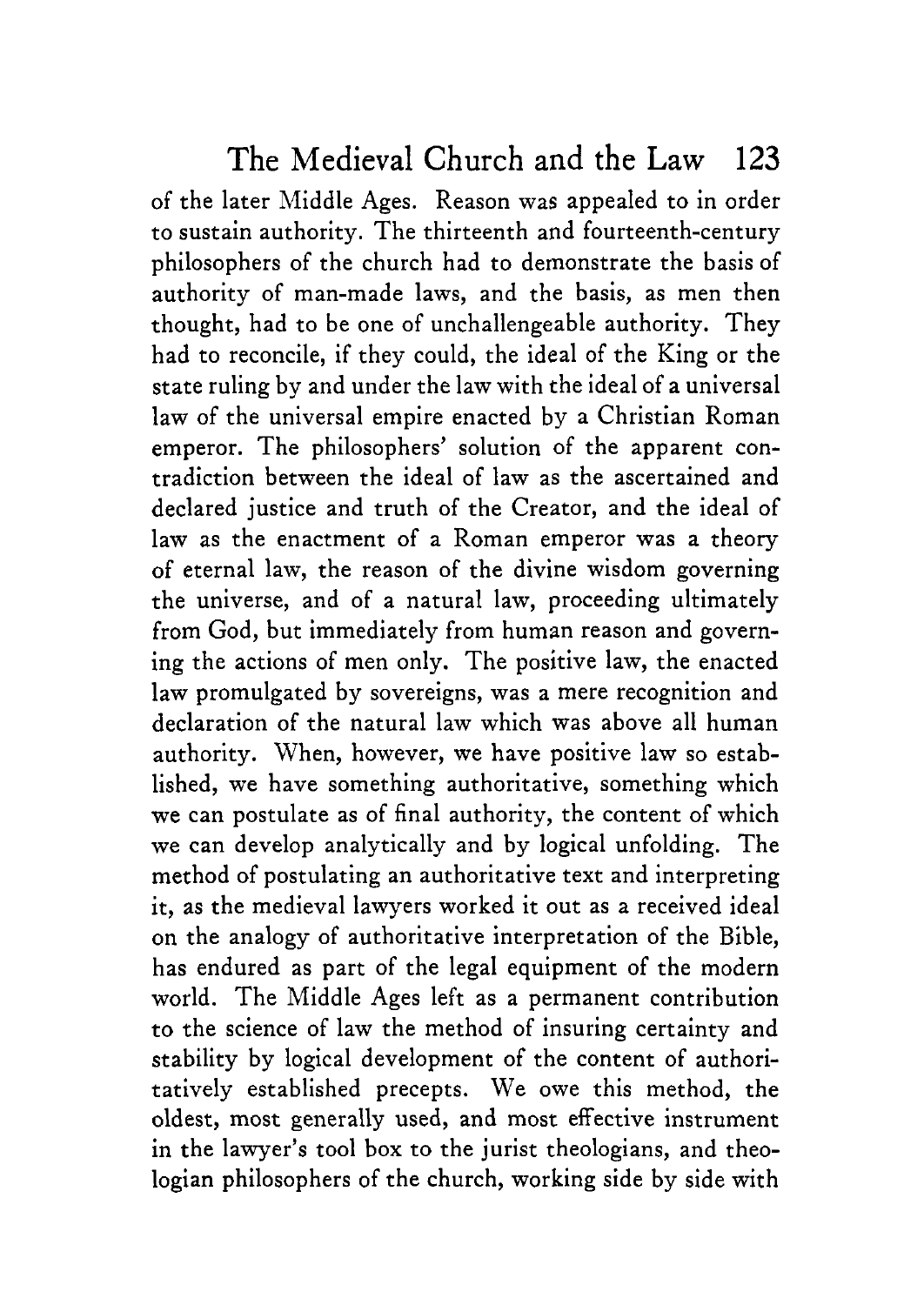the lawyers who as doctors of the civil as well as the canon law shaped the formative modern Roman law.

A third great idea which modern law received from the medieval church is the idea of good faith. In a developed economic order men must be able to assume that those with whom they deal in the ordinary intercourse of society will act in good faith and so will make good the reasonable expectations created by their promises or other conduct. It is a long time, however, before the legal order gives much security to this assumption. The first function of the law is to keep the peace and a long struggle between kin organization and political organization keeps the law confined to a relatively narrow field of social control in the earlier stages of its development. After the state has become the paramount agency of social control, and the law has developed as a specialized form of social control through the force of politically organized society, the law moves slowly in the field of enforcing promises, which had been left to religion and the pressure of public opinion. Roman law in its classical period was very far from enforcing promises simply as such. In the course of centuries the sphere of enforceable agreements and promises had widened without any idea of a general enforcement of them. Forms had relaxed and informal categories had been added, but when Justinian codified the law in the sixth century there was still no general principle that promises were to be kept. Indeed, the Roman **law** handed down two ideas which have embarrassed the law and thought about the law ever since. One is an idea that there are and ought to be possible and permissible promises and agreements intentionally made with an expectation of performance which are not recognized by law. Another is an idea that there must be some reason for legal enforcement of promises and agreements other than the making of them and the reasonable expectation they create.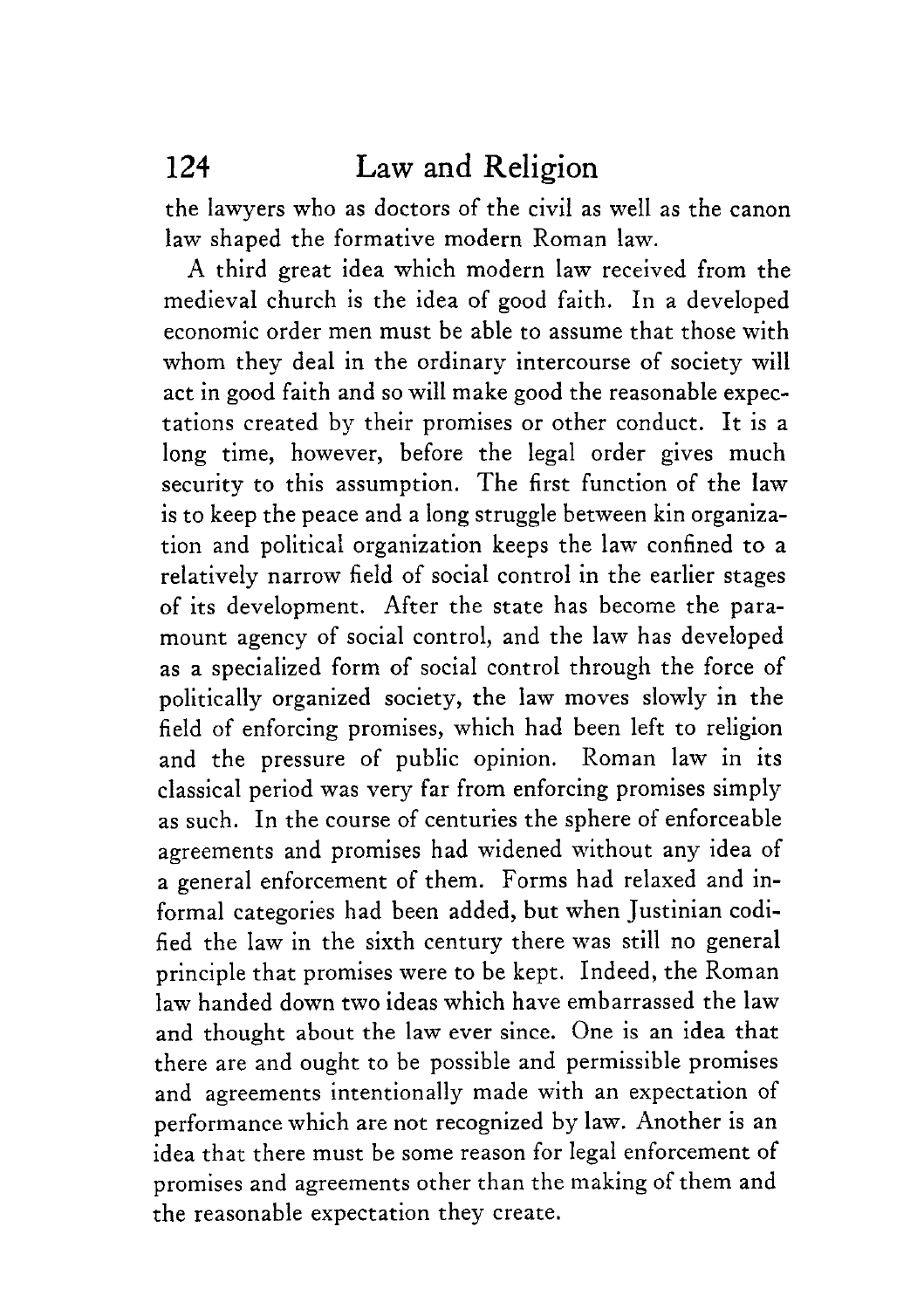On the fall of the western empire there was a long interval of retrogression in the adjustment of relations and regulation of conduct by politically organized society. The law of the Germanic peoples who had invaded western Europe knew only of primitive types of contract derived from the custom of giving hostages or pledging oneself as a hostage for the keeping of a promise. The Christian went to the Bishop, and the Bishop enforced, not the legal duties enjoined by the Roman law, but the moral duties incumbent upon Christians. For centuries the Bishops and the church courts were the effective agencies of upholding civilization through social control of relations and of conduct. Performance of promises and agreements was exacted of the Christian by the church courts on the basis of Christian morals without regard to form, and without looking to the legal reasons for enforcement in the categories of enforceable contract in the Roman law. **A** council of Carthage in the fourth century laid down that agreements, even bare agreements not recognized by the civil law, were none the less to be observed. Gregory the Great (A.D. *600)* laid down that the judge should bestir himself vigorously to see to it that promises be performed. In the thirteenth century, when the Decretals of Gregory IX were repeating these pronouncements, the customary law of the time called for forms or special reasons for enforcement. In contrast, the law of the church started with the proposition, denied by the Roman law, that obligation arose simply from consent. In the eyes of the church the man who did not keep his promise committed a sin. He incurred ecclesiastical penalties. All forms, in the view of the church law, were superfluous. The only condition of validity was that the purpose of making it should be lawful and moral. While the modern Roman law, developing in the universities, was still in a stage of strict law and ignored the moral aspects of transactions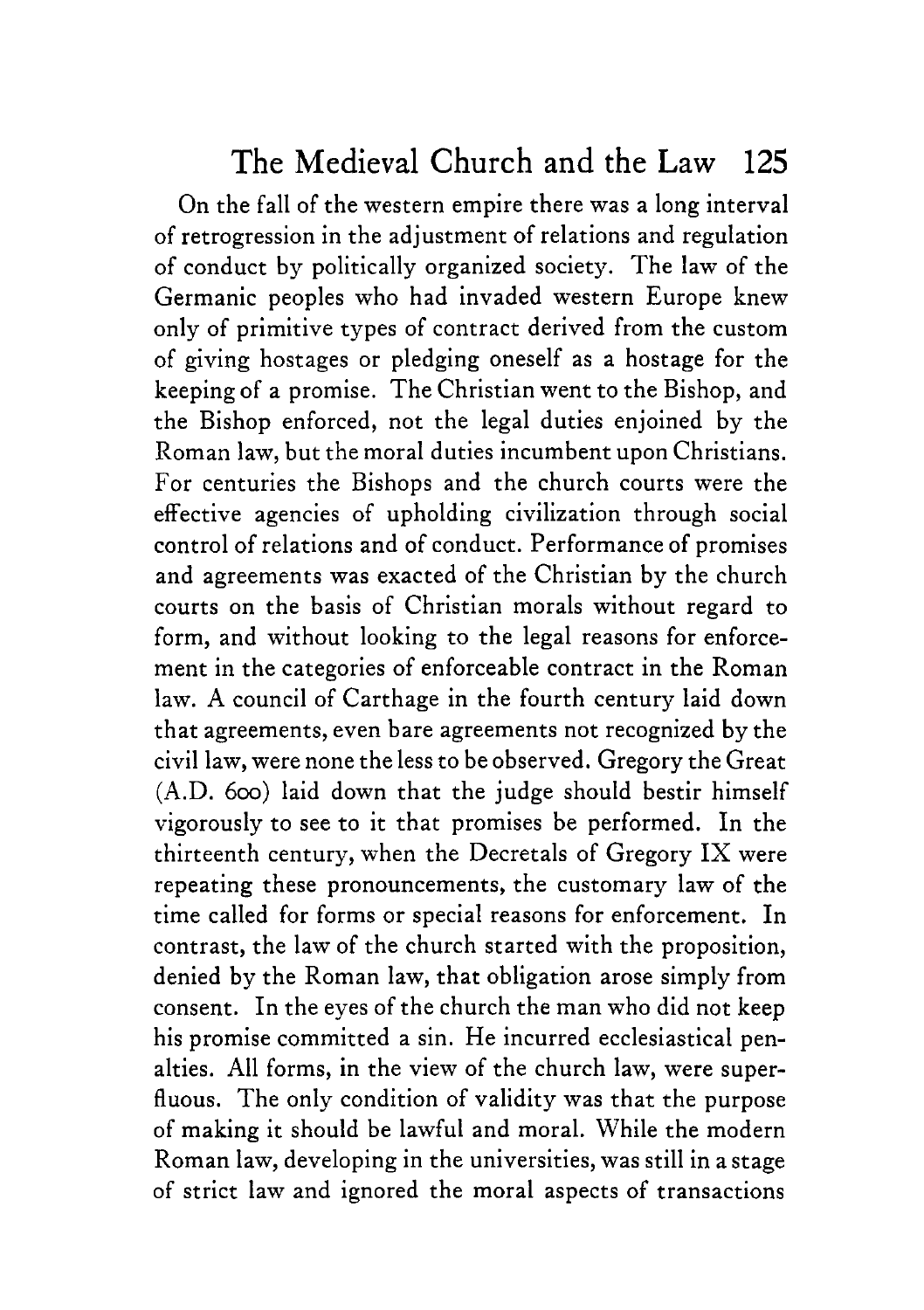and situations; while the narrow ideas of the Geimanic law as to enforceable agreements were still adhered to in the lay tribunals, and the lay law was seeking certainty through rule and form, the church held it not so important that rules be certain as that men's conduct be certain and were enforcing moral duties of good faith as legal duties.

In the modern Roman law, under the influence of the law of the church, reason for making a promise became reason for enforcing it. Intent to incur an obligation was a reason for making it and so a reason for enforcing it. The extension of the idea of good faith over the whole domain of legal transactions, which sets off the modern Roman law from the Roman law of antiquity, is due not to a straight-line evolution from the Roman texts but to the influence of the church, contact with the canon law, and the identification of the legal with the moral and consequent stress upon good faith in the doctrine of natural law.

In the canon law the pressure of the church was brought to bear upon a promisor to compel him to keep his word. Ecclesiastical censures, penances, and in grave cases an ultimate excommunication coerced a specific performance of what he had promised unless in some particular case exact performance in kind had become impracticable or would operate inequitably. It was otherwise in the Roman law. The Romans held that every obligation must have a pecuniary value. It was enforced normally by a judgment for that value. Here, again, the idea of the church has prevailed. In the modern Roman law, unless there are reasons to the contrary, the promisor must perform as good faith dictates.

In Anglo-American common law we have not progressed so far, The reason seems to be that in England there was less contact with and influence of the law of the church. In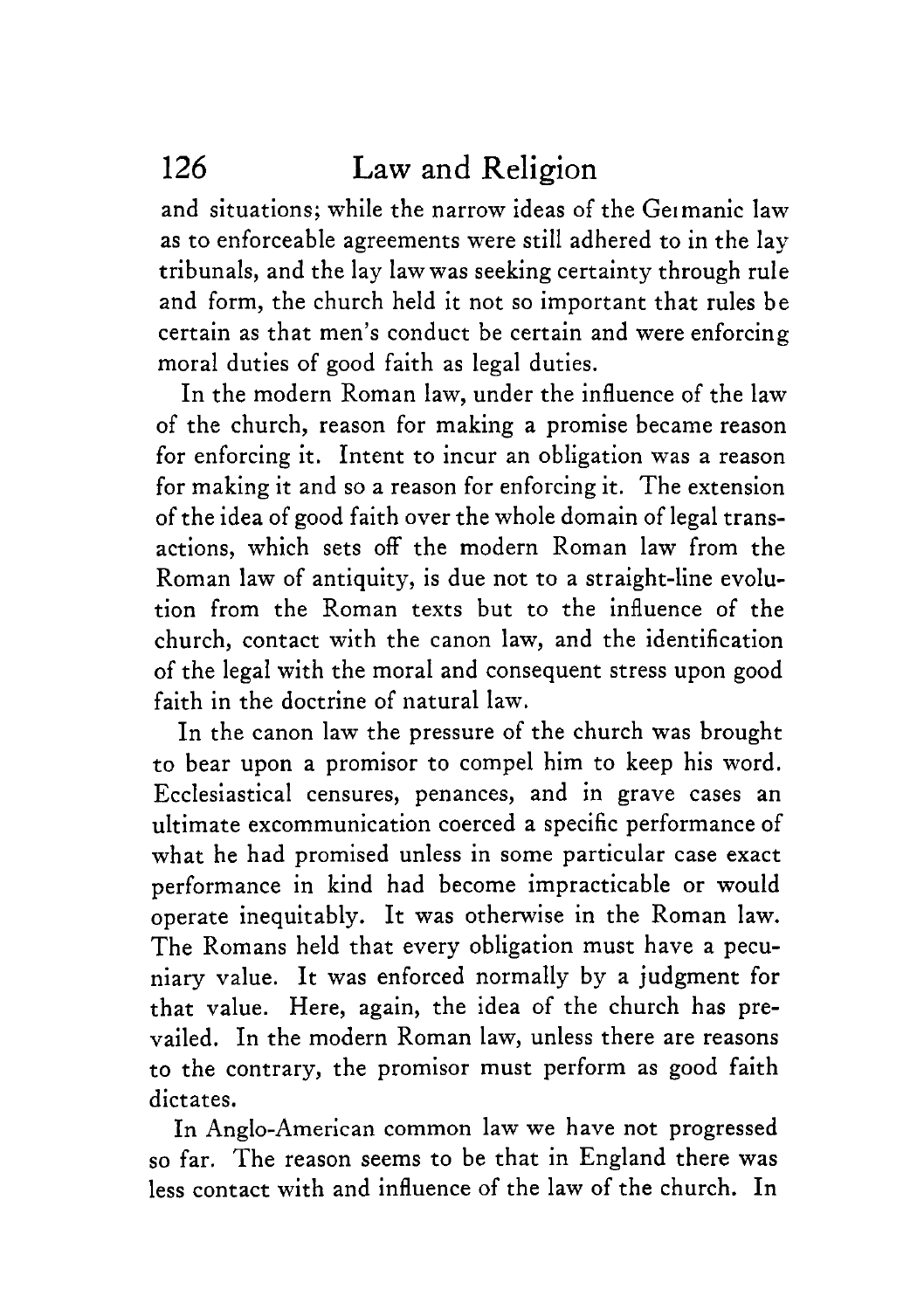**1164,** in the compromise between Henry I1 and the church called the Constitutions of Clarendon, it is provided that "pleas concerning debts shall be in the jurisdiction of the King irrespective of whether they were accompanied by a pledge of faith or not." English law was taught and lawyers and future judges were trained in the professional societies of lawyers, the Inns of Court; not in the universities as on the Continent. Thus the contact of church law and lay law which was so close where civil law and canon law were taught and commented on by the same teachers or by teachers side by side in the universities was wanting in England. The significant development of our common law begins in the thirteenth century. The common law as to contracts had been cut off from influence of the church law a century before.

But while the church had no influence to speak of upon the common law of contract, it had a decisive and salutary influence in giving us, through the Court of Chancery, a category of fiduciary obligations, arising from relations of trust and confidence, in which duties of good faith are maintained and enforced to the utmost and specific enforcement of what the moral duty calls for is the rule. The clerical chancellors enforced duties of good faith against fiduciaries because, as a clerical chancellor put it in the reign of Henry VII, "every law is or ought to be according to the law of God." **A** great department of our modern law in the English-speaking world has been built upon this foundation.

**A** fourth great idea which the **law** owes to the medieval church is that of a fundamental ideal law, usually spoken of as natural law. The teachers of the civil law in twelfthcentury Italy repeated for a time the first stage in the development of law by lawyers in working out rules by drawing distinctions between texts and formulating princi-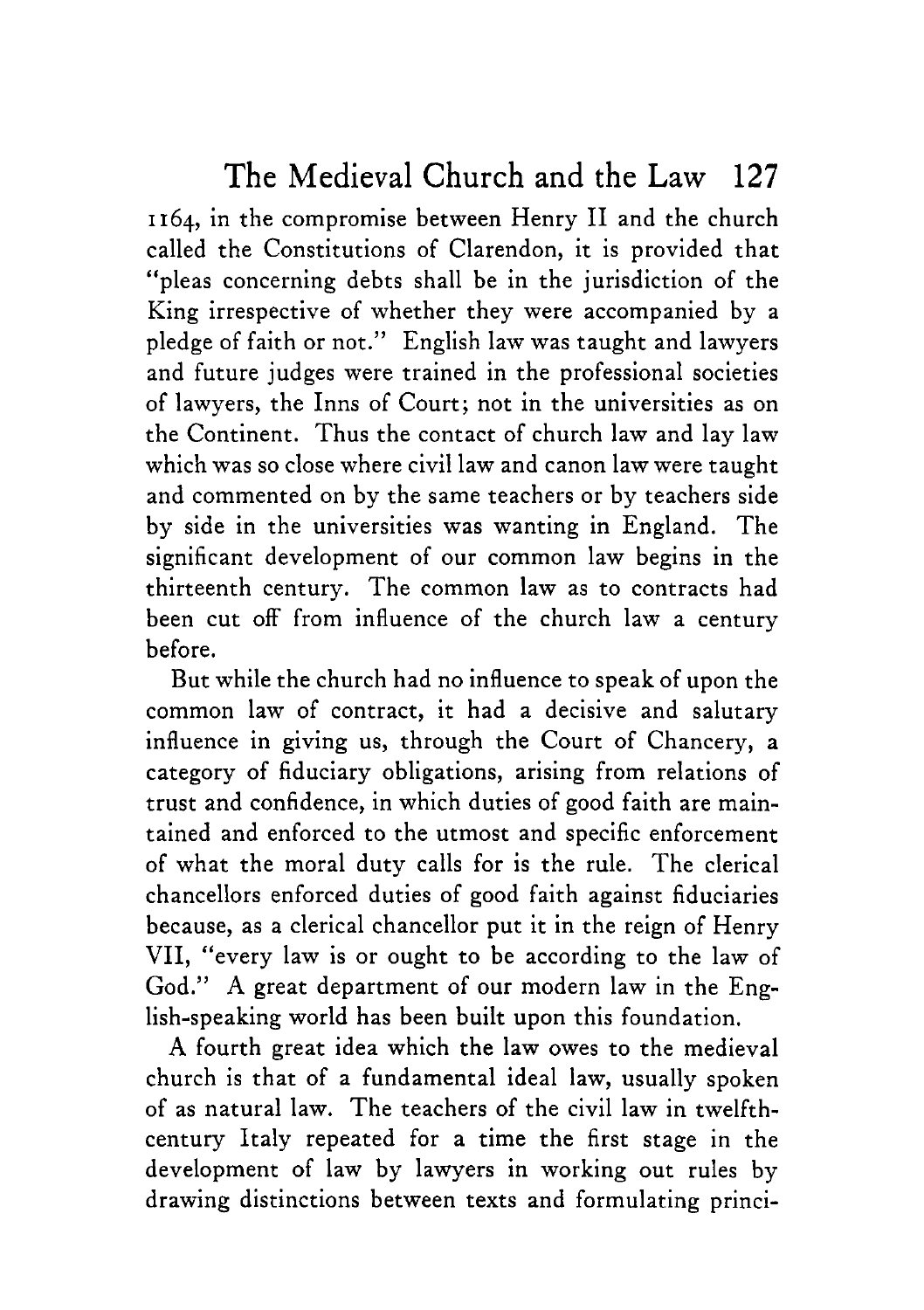ples behind the distinctions and reducing the principles to maxims. Long before this the church had been insisting upon something more than rules. It had been urging moral principles and moral conceptions, and building a body of law by means of them. Most of all, however, the lawyers of the church and the theologian philosophers of the church took over from the Roman law the idea of natural law-the conception of an ideal law fundamental for all social control by politically organized society-and made of it the chief instrument of creative lawmaking and the great liberalizing agency in law for the modern world.

In the teaching of the fathers of the church, while the authority of the ruler was sacred, it was the task of the ruler to uphold justice and righteousness and hence one was not truly a ruler unless he governed his people righteously and with equity. This theological political doctrine was well developed in medieval political thought by the ninth century. Later it becomes important as a legal doctrine. In both aspects it has played an important rôle in shaping the law under which we live.

As a theory of a fundamental higher law limiting the action of rulers and ruling authorities of every description and requiring them in medieval phrase to rule under God and the law, it has given direction to the development of public law in the English-speaking world and has been a controlling force in our American constitutional law. **As** a theory of an ideal body of principles discoverable by reason to which lawmaking and the interpretation and application of legal precepts ought to conform it has been a force for liberalization of the legal system in two eras of growth, the development of equity and absorption of the law merchant in seventeenth and eighteenth-century England and the making over of the received English law in nineteenth-century America.